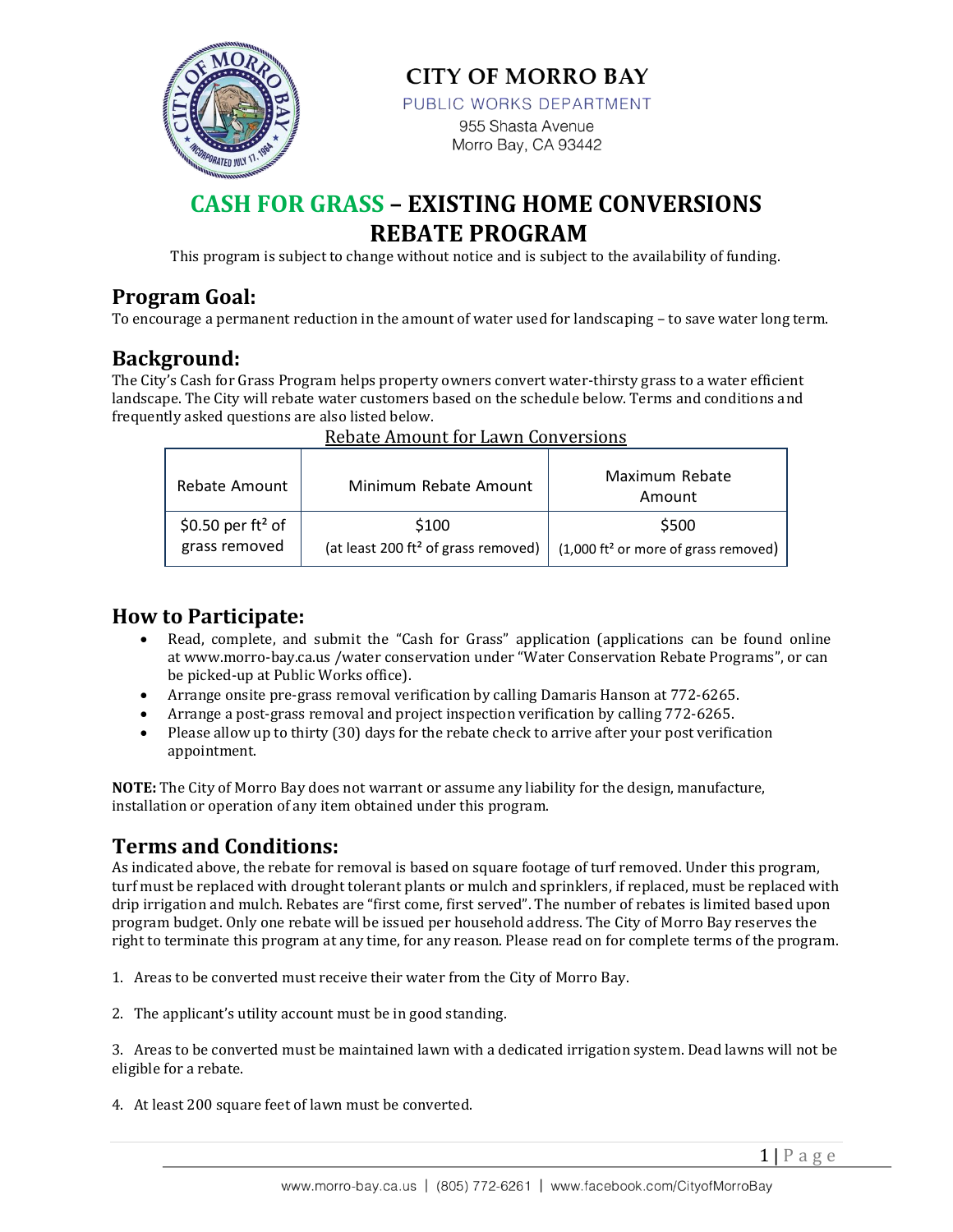

# **CITY OF MORRO BAY**

PUBLIC WORKS DEPARTMENT

955 Shasta Avenue Morro Bay, CA 93442

5. The watering system to be installed, if any, must be an automatic low volume drip irrigation system equipped with a pressure regulator, filter, and emitters. The system must be free of leaks and malfunctions. Each drip emitter must be rated at less than two (2) gallons per hour (gph). If part of a lawn is converted, the sprinkler system must be properly modified to provide adequate coverage to the remaining lawn without spraying the converted area (narrow lawn areas often waste water and should be avoided).

6. The converted area must be completely covered by a 2-3" layer of mulch permeable to both air and water. Common mulching materials include rock, bark, wood chips, un-grouted flagstone or pavers and artificial turf manufactured to be permeable. Living groundcovers qualify as mulch provided the individual plants are installed at sufficient density to assure one hundred percent (100%) plant cover. If a weed barrier is used beneath the mulch, it must be manufactured to be permeable to both air and water. If artificial turf is to be used in any part of the conversion, the product installed must be permeable to water and air and must be non-flammable. Only polyethylene and nylon artificial turf products eligible for rebate – patio carpet and/or Astroturf are ineligible. Product installed must have a minimum five (5) year manufacturer warranty. Artificial turf must not encroach upon living plants/trees and must end at least three inches (3") from the base of any plant/tree.

7. The Cash for Grass Rebate Application must be submitted to the City of Morro Bay and the applicant must participate in a pre-conversion site review conducted by the City prior to the removal of any lawn. Conversions that are initiated without the City's approval are ineligible.

8. Conversions must be completed within six (6) months following receipt of the City's executed application. Once the City receives notice of conversion project completion, any wait time for the City's final inspection shall not be counted against this six-month period of time. The converted area must remain in compliance with all program terms and conditions for a period of five (5) years following receipt of the rebate. An applicant may be required to refund the entire rebate, or a portion thereof, if rebate program terms and conditions are violated. Notwithstanding the foregoing, this requirement is void upon transfer of ownership.

9. Rebate payments will be issued only to the property owner of record or to that property owner's legally appointed representative and, assuming program compliance, will be issued within thirty (30) to sixty (60) days following the City's final inspection.

10. Once the City is notified of a conversion project's completion, the City will conduct an inspection to verify program compliance. If the conversion fails inspection, the applicant will be permitted to bring the conversion project into compliance with the program terms and conditions for a period of sixty (60) days or the remainder of the six-month period, whichever is greater.

11. The City enforces only the terms and conditions of this application. The applicant is solely responsible for complying with any and all laws, regulations, policies, conditions, covenants and restrictions that may apply and for any and all liabilities arising out of a conversion project. Applicants are encouraged to consult any applicable covenants, conditions and restrictions ("CC&Rs") or neighborhood Homeowner's Association ("HOA") regulations that may apply to an anticipated conversion project prior to submitting an application with the City. Applicants must also comply with all state and local laws relating to landscape maintenance. The quality, maintenance and appearance of the conversion are the exclusive responsibility of the applicant.

12. Upon completion and continuing for the term of the application, converted areas must contain enough plants to create at least fifty percent (50%) living plant cover when the plants are fully grown.

 $2|P \text{ age}|$